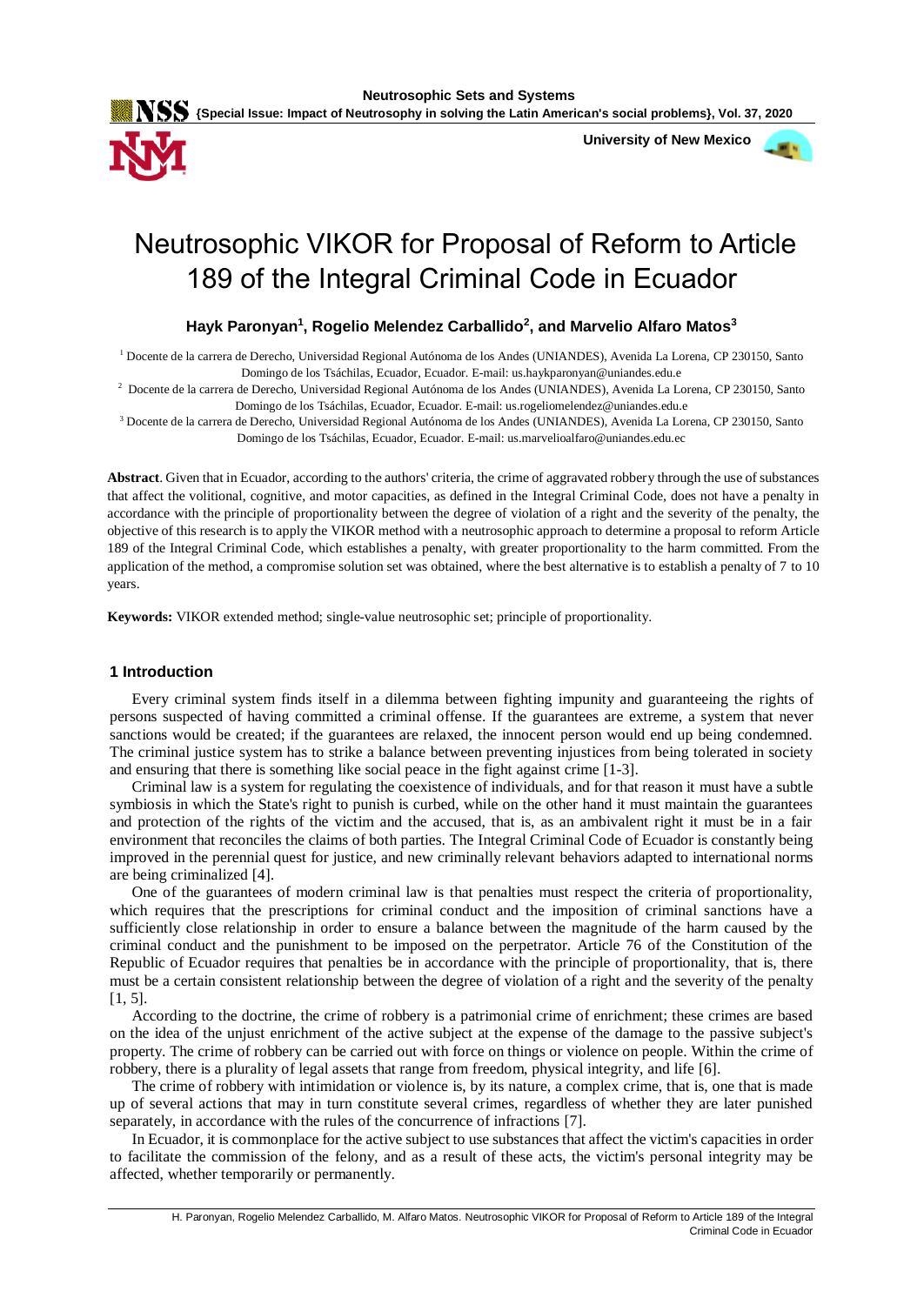This crime is classified in the Integral Criminal Code [4], in its Article 189, when it is expressed:

Article 189.- Robbery-1. The person who, by means of threats or violence, removes or takes possession of another person's property, whether the violence takes place before the act to facilitate it, at the time it is committed, or after it has been committed to procure impunity, shall be punished with five to seven years' imprisonment.

If the act is carried out using substances that affect the volitional, cognitive, and motor capacities, with the aim of subduing the victim, leaving him in a state of drowsiness, unconsciousness, or defenselessness, or to force him to carry out acts that he would not have carried out consciously and willingly, he shall be sentenced to five to seven years' imprisonment.

In accordance with the foregoing, the authors of this investigation consider that the criminal legislation is not equitable in paragraphs 1 and 3 of Article 189 of the Integral Criminal Code, since paragraph 1 provides for robbery by means of threats or violence, while paragraph 3 establishes the robbery in which substances capable of affecting the victim's motor, cognitive, and volitional capacity have been used to break the victim's will and conscience. However, the penalty of imprisonment is the same for both paragraphs, i.e., from five to seven years. Since a robbery carried out only with threats to the victim does not produce the same effect as a robbery carried out with substances capable of seriously affecting the victim's conscience and will. It is noted that there is no proportionality of the penalty in the third paragraph, since the offense is not in accordance with the penalty.

In an analysis of comparative law, it was found that in the Peruvian experience this issue has been treated with particular severity, which is justified by an exemplary punishment that, according to the doctrine, should have a negative preventive effect. Such is the severity of the crime that Article 189 of the Peruvian Criminal Code [8] considers this conduct to be serious and merits a penalty of no less than twenty and no more than thirty if the crime of robbery is committed:

1. When injury is caused to the physical or mental integrity of the victim. 2. with abuse of the physical or mental incapacity of the victim or through the use of drugs, chemical or pharmaceuticals against the victim.3. If the family or the victim is placed in financial distress. The penalty shall be life imprisonment when the agent acts as a member of a criminal organization or if, as a result of the act, the victim dies or suffers serious physical or mental harm.

Article 344 of Uruguayan criminal law[9] provides that "anyone who, through violence or threats, takes possession of a piece of furniture, removing it from its holder, in order to take advantage of it or make someone else take advantage of it, shall be punished with four to sixteen years in prison. In addition, if permanent injury is caused to the passive subject, the penalty is increased by one third [3]".

In short, it is believed that the antinomy between the principle of minimum intervention and the growing need for protection in an increasingly complex society must be addressed by cautiously accommodating new forms of crime and increasing, in accordance with the principle of proportionality, the types of conduct that cause the greatest harm to the legal assets protected under the Criminal Code [2, 3, 10].

That is why the objective of the present investigation is the application of the VIKOR method with a neutrosophic approach [11] for the determination of a proposal to reform article 189 of the Integral Criminal Code, which establishes a penalty for the crime of aggravated robbery for the use of substances that affect the volitional, cognitive and motor capacity, with greater proportionality to the damage committed.

#### **2 Materials and methods**

This section mainly recalls some basic notions related to neutrosophic, crisp VIKOR method and extended VIKOR method, all of which will be used in the subsequent content of this paper. Also, describes how the extended VIKOR method is applied in determining the penalty for the crime of aggravated robbery.

#### **2.1 Some basic concepts of SVNS**

Neutrosophy is a mathematical theory developed by Florentin Smarandache to deal with indeterminacy [12]. It originated from Paradoxism[13], an international movement in science and culture, founded in the 1980s, based on excessive use of antitheses, oxymoron, contradictions, and paradoxes. In 1995, Paradoxism was extended to a new branch of philosophy called Neutrosophy[14], creating different scientific branches, such as: neutrosophic logic [15], neutrosophic set [16], neutrosophic probability and statistics [17], neutrosophic decision methods [18, 19], etc.

It has been the base for the development of new methods to handle indeterminate and inconsistent information as the neutrosophic sets and the neutrosophic logic and, especially, in the problems of decision making [20{Bera, 2017 #205, 21, 22]. The truth value in the neutrosophic set is the following [23]:

Let  $N = \{(T, I, F): T, I, F \subseteq [0,1]\}$ , be a neutral evaluation of a mapping of a group of formulas propositional to  $N$ , and for each sentence  $p$  you have:

 $v(p) = (T, I, F)$  (1)

In order to facilitate the practical application to decision-making problems, the use of single-value neutral sets (SVNS)[24] was proposed, through which it is possible to use linguistic terms, in order to obtain a greater interpretability of the results.

Let X be a universe of discourse, a SVNS A over X has the following form:  $A = \{(x, u_a(x), r_a(x), v_a(x)) : x \in X\}$  (2)

H. Paronyan, Rogelio Melendez Carballido, M. Alfaro Matos. Neutrosophic VIKOR for Proposal of Reform to Article 189 of the Integral Criminal Code in Ecuador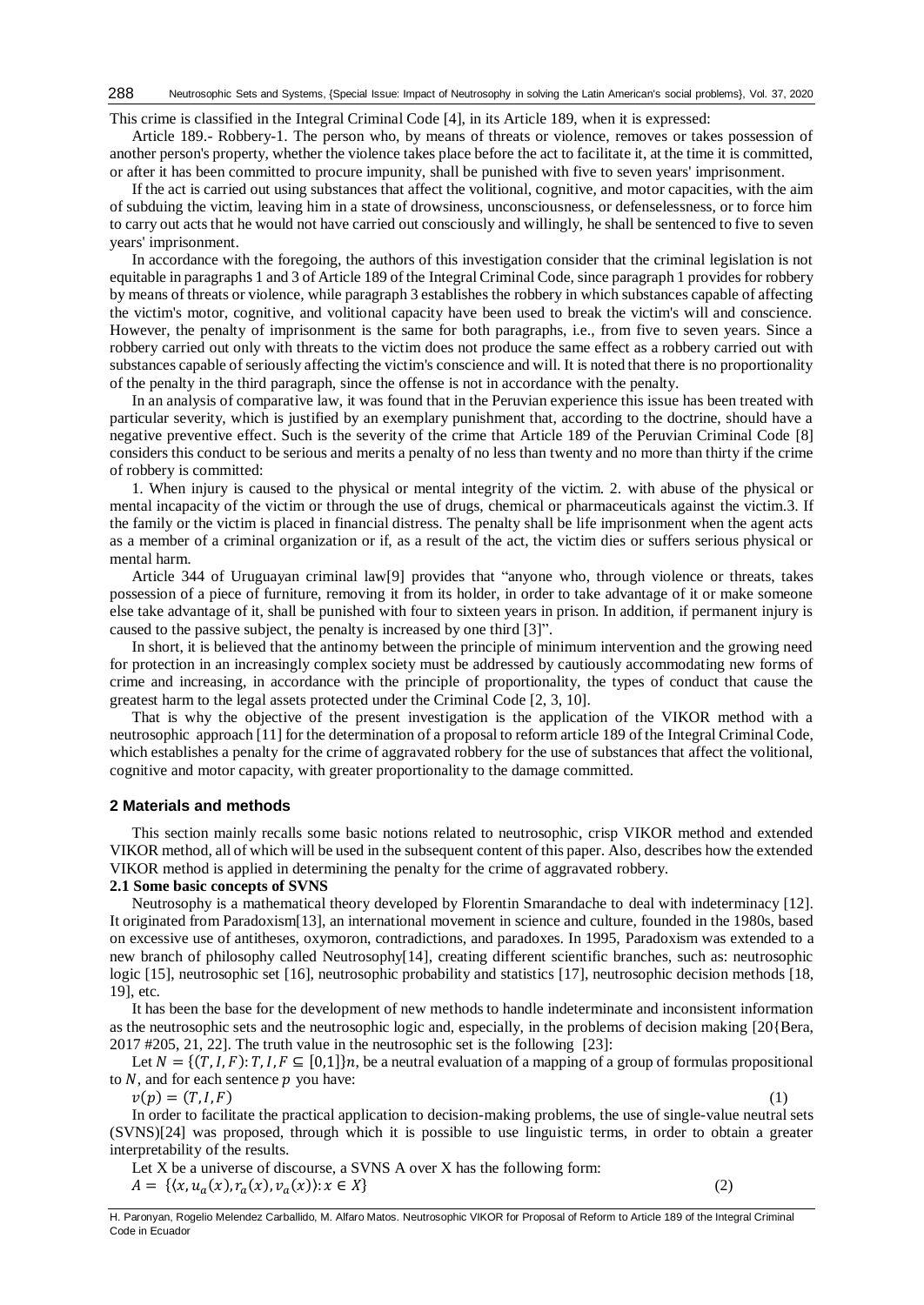Where

 $u_a(x): X \to [0,1], r_a(x): X \to [0,1]$  y  $v_a(x): X \to [0,1]$ with

$$
0 \le u_a(x), r_a(x), v_a(x) \le 3, \forall x \in X
$$

The intervals  $u_a(x)$ ,  $r_a(x)$  y  $v_a(x)$  denote the memberships to true, indeterminate and false from x in A, respectively. For convenience a Single Value Neutrosophic Number (SVNS) will be expressed as A = (a, b, c), where a, b,  $c \in [0.1]$  and satisfies  $0 \le a + b + c \le 3$ .

Some operations between SVNS are expressed below: 1. Let  $A_1 = (a_1, b_1, c_1)$  and  $A_2 = (a_2, b_2, c_2)$  ESVNS, the sum between  $A_1 \, y \, A_2$  is defined by:  $A_1 \oplus A_2 = (a_1 + a_2 - a_1 a_2, b_1 b_2, c_1 c_2)$ (3) 2. Let  $A_1 = (a_1, b_1, c_1)$  and  $A_2 = (a_2, b_2, c_2) \in$  SVNS the multiplication between  $A_1 y A_2$  is defined by:  $A_1 \otimes A_2 = a_1 a_2$ ,  $b_1 + b_2 - b_1 b_2$ ,  $c_1 + c_2 - c_1 + c_2$ (4)

3. The product by a positive scalar  $\lambda \in \mathcal{R}$  positivo with SVNS, A = (a, b, c) is defined by:  $\lambda A = (1 - (1 - a)^{\lambda}, b^{\lambda}, c^{\lambda})$ ) and the contract of  $\overline{\phantom{a}}$ 

$$
(5)
$$

4. Let  $\{A_1, A_2, ..., A_n\} \in SVMS(x)$ , where  $A_j = (a_j, b_j, c_j)$   $(j = 1, 2, ..., n)$ , then, the Single Valued Neutrosophic Weighted Average Operator is defined by [25]:

$$
P_{w}(A_1, A_2, ..., A_n) = \langle 1 - \prod_{j=1}^{n} \left(1 - T_{A_j}(x)\right)^{w_j}, \prod_{j=1}^{n} \left( I_{A_j}(x)\right)^{w_j}, \prod_{j=1}^{n} \left( F_{A_j}(x)\right)^{w_j}
$$
\n
$$
(6)
$$

Where:

 $w = (w_1, w_2, ..., w_n)$  is vector of  $A_j (j = 1, 2, ..., n)$  such that  $w_n \in [0, 1]$   $y \sum w_j = 1$ .

5. Let  $A = (a, b, c)$  be a single neutrosophic number, a score function S of a single valued neutrosophic value, based on the truth-membership degree, indeterminacy-membership degree and falsehood membership degree is defined by:

$$
S(A) = \frac{1+a-2b-c}{2}
$$
  
(7)  
Where  

$$
S(A) \in [-1,1]
$$

### **2.2 The VIKOR method**

The VlseKriterijumska Optimizacija I Kompromisno Resenje (VIKOR) method was presented by [26]. The initial idea of the model is to establish a ranking according to distances in relation to an ideal scenario. The VIKOR method has as its virtue, to ponder the importance of distances in relation to the ideal and best performance scenarios in a potential criterion of the analyzed alternative.

The method is based on the function of the Commitment Programming Method described by Yu and Zeleny [27, 28] .

Assuming as notation the set of alternatives A defined as  $a_1, a_2, ..., a_n$  where for alternative i, the standardized value of its evaluation in criterion j is given by  $f_{ij}$ . Thus, we can define the compromise function as [11]:

$$
L_{p,i} = \left\{ \sum_{j=1}^{m} \left[ \frac{w_j(f_j^* - f_{ij})}{(f_j^* - f_j^-)} \right]^p \right\}^{\frac{1}{p}}
$$
(8)

Where:  $1 \leq p \leq \infty$  and  $i = 1, 2, ..., n$  assuming that j denotes a specific criterion and that m is the number of criteria used in the model. Also,  $f_j^*$  is the best result obtained for criterion j and that  $f_j^-$  is the worst result obtained for criterion j.

Initially the VIKOR method constructs two scores used for the ranking, S and R. The construction of these scores is linked to the compromise function, where to construct S is assumed  $p = 1$  and for R is assumed  $p =$ ∞. This way it is possible to obtain them:

$$
S_i = \sum_{j=1}^m \frac{w_j(f_j^* - f_{ij})}{(f_j^* - f_j^-)}
$$
(9)

And still:

$$
R_i = \max_{j} \left[ \frac{w_j(f_j^* - f_{ij})}{(f_j^* - f_j^-)} \right]
$$
  
Where *w*, are the weights of the criteria denoting their relative importance

Where  $w_i$  are the weights of the criteria, denoting their relative importance.

Then calculate the  $Q_i$  values for  $j = 1, 2, ..., m$  applying equation:

$$
Q_i = \nu \left( \frac{S_j - S^+}{S^- - S^+} \right) + \frac{(1 - \nu)(R_j - R^+)}{(R^- - R^+)}
$$

H. Paronyan, Rogelio Melendez Carballido, M. Alfaro Matos. Neutrosophic VIKOR for Proposal of Reform to Article 189 of the Integral Criminal Code in Ecuador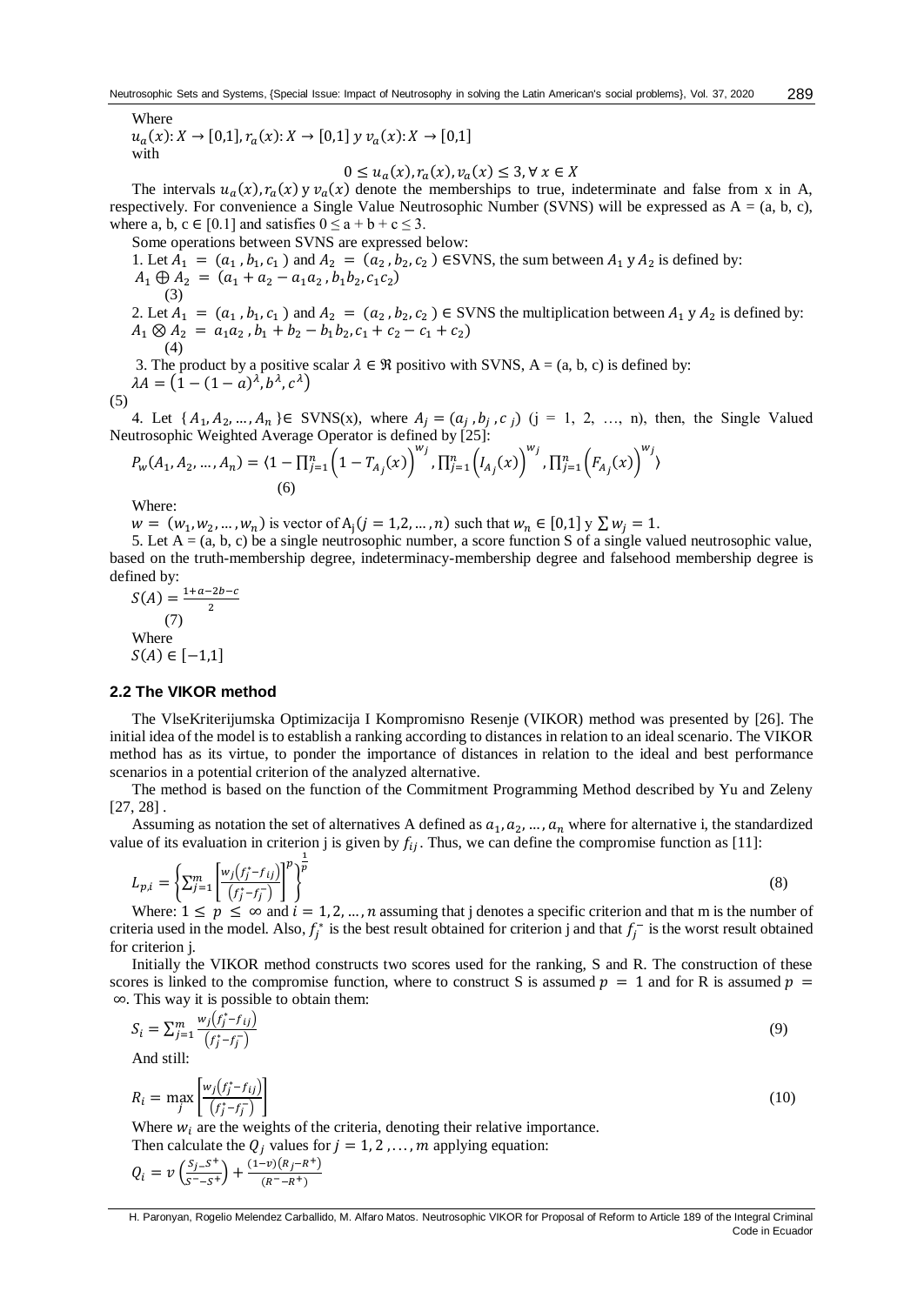Where:

 $S^+$  = min  $S_j$ ,  $S^-$  = max  $S_j$ 

 $R^+$  = min  $R_j$ ,  $R^-$  = max  $R_j$ 

And v is the weight, which determines the decision-making strategy of the maximum group utility, usually it is fixed as 0.5.

Finally, after ranking the alternatives by sorting each S, R and Q values in the decreasing order, the alternative  $A_{j1}$  corresponding to  $Q_{[1]}$  (the minimum value among  $Q_j$ ) as a compromise solution is selected, if the following condition are satisfied:

Condition 1. The alternative  $A_{j1}$  has an acceptable advantage in the case, if  $Q_{[2]} - Q_{[1]} \ge DQ$ , where  $DQ =$ 1  $\frac{1}{(m-1)}$  and *m* is the number of the alternatives.

Condition 2. The alternative  $A_{i1}$  is stable within the decision-making framework, if this alternative has the best ranking in S and/or R.

In the case when one of this conditions is not satisfied, then a set of the compromise solutions is created. This set consist of:

Alternatives  $A_{j1}$  and  $A_{j2}$ , where  $A_{j2} = Q_{[2]}$  when the condition 2 is not satisfied.

Alternatives  $A_{j1}, A_{j2}, ..., A_{jk}$  when the condition 1 is not satisfied and  $A_{jk} = Q_{[k]}$  with the maximum value, which still satisfied the equation  $Q_{[k]} - Q_{[1]} \geq DQ$ .

## **2.3 VIKOR method under environment of a single valued neutrosophic set (VIKOR-SVNS)**

The extended VIKOR method, is achieved with the application of single value neutrosophic sets to model the information for the decision making problem [11, 29]. All initial information for the solution of the decisionmaking problem is expressed by the interval-valued neutrosophic numbers. This information includes a description of the importance of the decision-makers, individual expert evaluations regarding the ratings of alternatives via attributes and attribute weights[30-32].

#### *The extended VIKOR method of decision support can be described according to the following steps:*

**Step 1.** Determine the importance of the experts. In the case when the decision is made by a group of experts (decision makers), first, the importance or share to the final decision of each expert is determined. The experts are evaluated according to the linguistic scale shown in table 1, and the calculations are made with their associated SVNS[24].

| <b>Linguistic Term</b> | <b>Evaluation</b> | <b>SVN Numbers</b> |
|------------------------|-------------------|--------------------|
| <b>Extremely High</b>  | EH                | (1; 0; 0)          |
| Very Very High         | VVH               | (0.9, 0.1, 0.1)    |
| Very High              | VH                | (0,8; 0,15; 0,20)  |
| High                   | H                 | (0.70, 0.25, 0.30) |
| Medium High            | МH                | (0,60; 0,35; 0,40) |
| Medium                 | M                 | (0,50; 0,50; 0,50) |
| Medium Low             | ML                | (0,40; 0,65; 0,60) |
| Low                    | L                 | (0.30, 0.75, 0.70) |
| Very Low               | VL                | (0,20; 0,85; 0,80) |
| Very Very Low          | VVL               | (0.10, 0.90, 0.90) |
| <b>Extremely Low</b>   | EL                | (0; 1; 1)          |

**Table 1** Linguistic terms used for expert's evaluation.

Call  $A_t = (a_t, b_t, c_t)$  the SVNS corresponding to the t-th decision-maker (t = 1, 2,..., k). The weight is calculated by the following formula:

$$
\lambda_t = \frac{a_t + b_t \left(\frac{a_t}{a_t + c_t}\right)}{\sum_{t=1}^k a_t + b_t \left(\frac{a_t}{a_t + c_t}\right)}
$$
\n(11)

Where:

$$
\lambda_t \geq 0 \,\mathsf{y} \, \Sigma_{t=1}^k \lambda_t = 1
$$

**Step 2***.* Each decision-maker performs his evaluations concerning the ratings of the alternatives with respect

H. Paronyan, Rogelio Melendez Carballido, M. Alfaro Matos. Neutrosophic VIKOR for Proposal of Reform to Article 189 of the Integral Criminal Code in Ecuador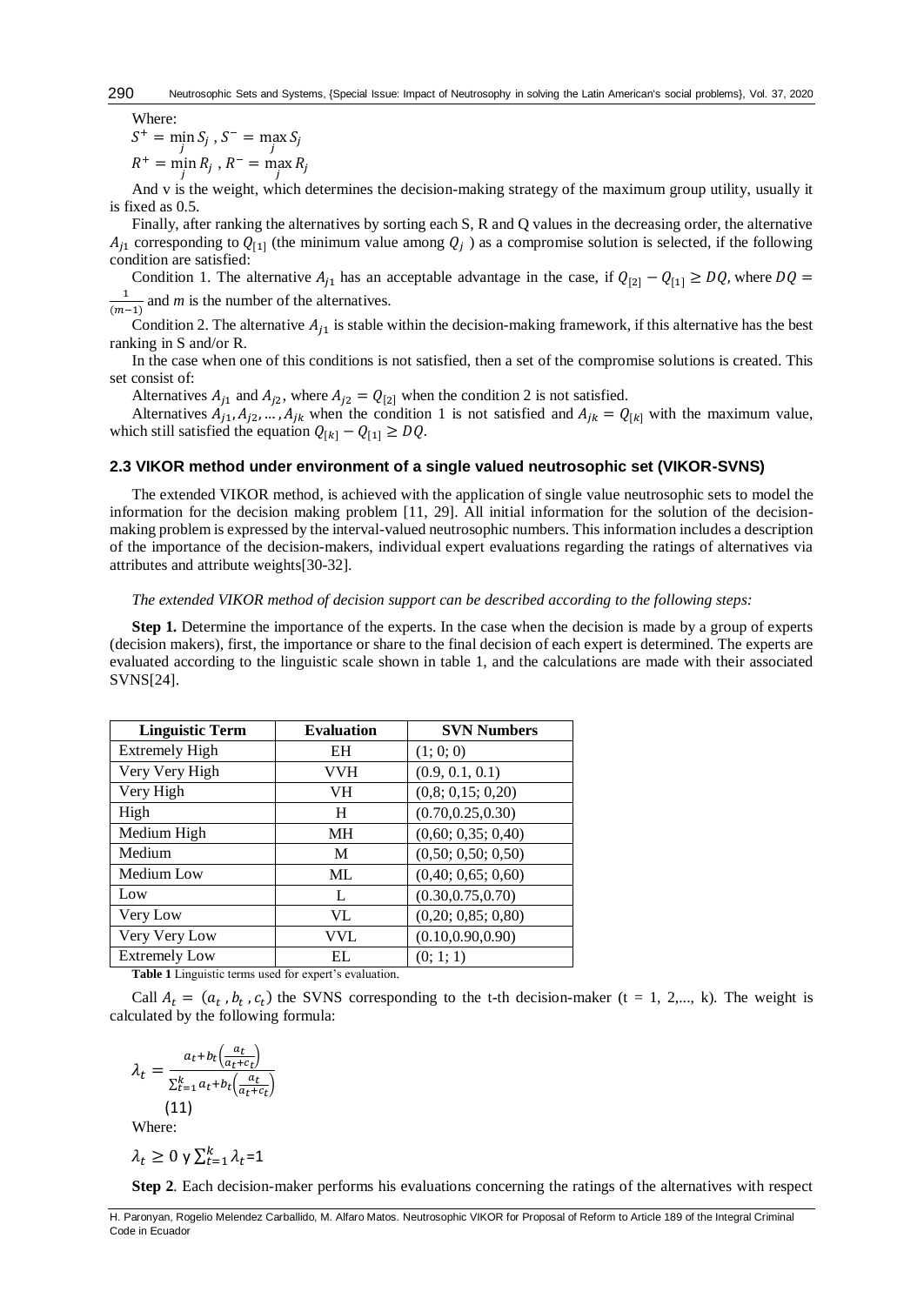to the attributes and the attributes' weights. For the assessment of the alternatives by each expert we used the linguistic terms shown in table 2.

| <b>Linguistic Term</b>     | <b>Evaluation</b> | <b>SVNS</b>        |
|----------------------------|-------------------|--------------------|
| <b>Extremely Important</b> | (EI)              | (1.00, 0.00, 0.00) |
| Very Important             | (VI)              | (0.9, 0.1, 0.1)    |
| Important                  | (I)               | (0.75, 0.25, 0.2)  |
| Medium                     | (M)               | (0.5, 0.5, 0.5)    |
| Low-Important              | (LI)              | (0.35, 0.75, 0.8)  |
| Not Very Important         | (NVI)             | (0.1, 0.9, 0.9)    |
| Not Important at all       | (NI)              | (0.00, 1.00, 1.00) |

**Table 2.** Linguistic terms and its SVNS

The neutrosophic decision matrix is defined by  $D = \sum_{t=1}^{k} \lambda_t d_{ij}$ , where  $d_{ij} = (u_{ij}, r_{ij}, v_{ij})$  is used to aggregate all individual assessments.

 $d_{ij}$  is calculated as the aggregation of the evaluations given by each expert  $(u_{ij}^t, r_{ij}^t, v_{ij}^t)$ , using the weights of each one with the help of Equation 6.

In this way a matrix  $D = (d_{ij})_{ij}$ , where each  $d_{ij}$  is a SVNS (i = 1,2,.., m; j = 1,2,..., n). **Step 3.** Determination of the Weight of the Criteria [7].

Suppose that the weight of each criterion is given by  $W = (w_1, w_2, ..., w_n)$ , where  $w_j$  it denotes the relative importance of the criterion  $\beta_j$ . If  $w_j^t = a_j^t$ ,  $b_j^t$ ,  $c_j^t$  it is the evaluation of the criterion  $\beta_j$  by the t-th expert. Then, Equation 6 is used, to add the  $w_j^t$  the weights  $\lambda_t$ .

**Step 4.** Construction of the neutrosophic decision matrix of the weighted mean of single values with respect to the criteria.

$$
D^* = D \otimes W, where d_{ij}^* = W_j \otimes d_{ij} = (a_{ij}, b_{ij}, c_{ij})
$$
\n
$$
(12)
$$

**Step 5.** Determine the positive and negative ideal solutions for the criteria applying the following equation The criteria can be classified as either cost-type or benefit-type. Let  $L_1$  be the set of benefit-type criteria and  $L<sub>2</sub>$  the cost-type criteria. The ideal alternatives will be defined as follows:

$$
\rho^+ = \left( a_{\rho^+ w}(\beta_j), b_{\rho^+ w}(\beta_j), c_{\rho^+ w}(\beta_j) \right) \tag{13}
$$

Denotes the positive ideal solution, corresponding to 
$$
L_1
$$
.  
\n
$$
\rho^{-} = \left( a_{\rho^{-}w}(\beta_j), b_{\rho^{-}w}(\beta_j), c_{\rho^{-}w}(\beta_j) \right)
$$
\n(14)

 $\rho^- = \bigl( a^{\vphantom{\dagger}}_{\rho^- w}(\beta_j), b^{\vphantom{\dagger}}_{\rho^- w}(\beta_j), c^{\vphantom{\dagger}}_{\rho}$ Denotes the negative ideal solution, corresponding to  $L_2$ . Where

$$
a_{\rho^+w}(\beta_j) = \begin{cases} max_i a_{\rho_i w}(\beta_j), if \ j \in L_1 \\ min_i a_{\rho_i w}(\beta_j), if \ j \in L_2 \end{cases}
$$

$$
b_{\rho^+w}(\beta_j) = \begin{cases} min_i b_{\rho_i w}(\beta_j), if \ j \in L_1 \\ max_i b_{\rho_i w}(\beta_j), if \ j \in L_2 \end{cases}
$$

$$
c_{\rho^+w}(\beta_j) = \begin{cases} min_i c_{\rho_i w}(\beta_j), if \ j \in L_1 \\ max_i c_{\rho_i w}(\beta_j), if \ j \in L_2 \end{cases}
$$

And

$$
a_{\rho^{-w}}(\beta_j) = \begin{cases} \min_i a_{\rho_i w}(\beta_j), if \ j \in L_1 \\ \max_i a_{\rho_i w}(\beta_j), if \ j \in L_2 \end{cases}
$$

$$
b_{\rho^{-w}}(\beta_j) = \begin{cases} \max_i b_{\rho_i w}(\beta_j), if \ j \in L_1 \\ \min_i b_{\rho_i w}(\beta_j), if \ j \in L_2 \end{cases}
$$

$$
c_{\rho^{-w}}(\beta_j) = \begin{cases} \max_i c_{\rho_i w}(\beta_j), if \ j \in L_1 \\ \min_i c_{\rho_i w}(\beta_j), if \ j \in L_2 \end{cases}
$$

**Step 6.** Once the ideal values are calculated,  $S_i$ ,  $R_i$  and  $Q_i$ , are calculated with the formulas (15), (16) and (17), respectively:

$$
S_i = \sum_{j=1}^{m} \frac{w_j(\rho^+ - d_{ij}^*)}{(\rho^+ - \rho^-)}
$$
(15)

$$
R_i = \max_j \left[ \frac{w_j \left( f_j^* - d_{ij}^* \right)}{\left( \rho^+ - \rho^- \right)} \right] \tag{16}
$$

$$
Q_i = v \left( \frac{s_j - s^+}{s^- - s^+} \right) + \frac{(1 - v)(R_j - R^+)}{(R - R^+)} \tag{17}
$$

H. Paronyan, Rogelio Melendez Carballido, M. Alfaro Matos. Neutrosophic VIKOR for Proposal of Reform to Article 189 of the Integral Criminal Code in Ecuador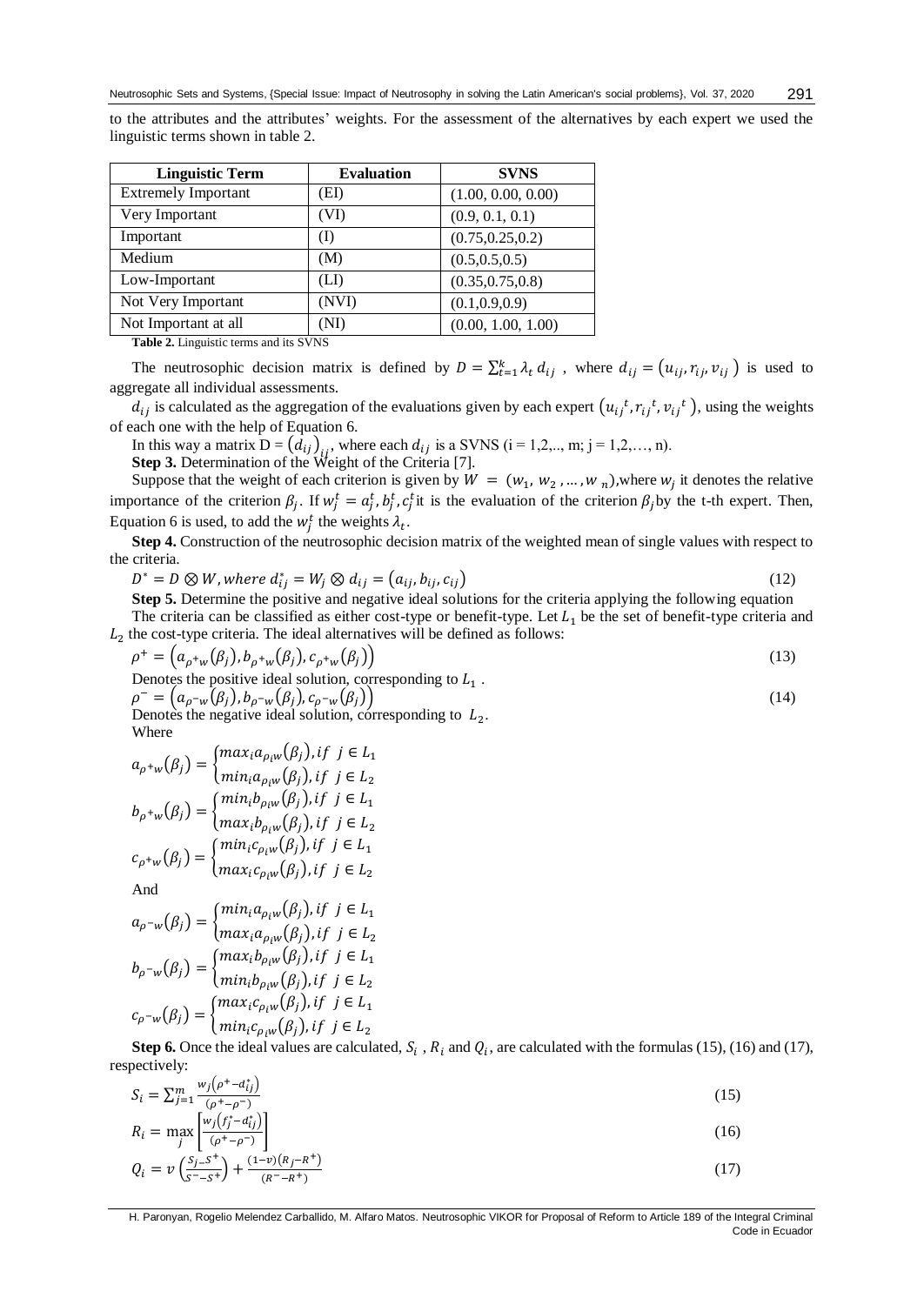Where:

 $S^+$  = min  $S_j$ ,  $S^-$  = max  $S_j$ 

 $R^+$  = min  $R_j$ ,  $R^-$  = max  $R_j$ 

And  $\nu$  is the weight, which determines decision making strategy of the maximum group utility.

**Step 8.** According to VIKOR method, the best alternative must has the minimum  $Q_i$  and it can be chosen as a compromise solution. For the selection of the minimum  $Q_j$  the rules, presented in the section 2.1, are applied.

# **3 Results**

In order to determine the corresponding penalty to be applied for the crime of aggravated robbery for the use of substances that affect a person's volitional, cognitive, and motor capacity, through the extended VIKOR method, 50 law professionals from Los Ríos, Cantón Babahoyo, were consulted, and they are considered specialists in criminal law. Of these, 28 are free-lance lawyers, 13 are public prosecutors and 9 are judges.

All of them were first asked what penalty they considered should be established for the crime of robbery when substances that could affect the victim(s)' volitional, cognitive, and motor capacities have been used, and they mentioned what criteria they followed for their response. Based on the most frequent responses, alternative decisions were determined in this case, which would be given by the possible penalties to be applied:

- 1. Between 5 and 7 years (maintaining the current penalty).
- 2. Between 6 and 8 years.
- 3. Between 7 and 10 years.
- 4. Between 8 and 11 years.

The consulted experts also considered that the criteria to be taken into account for the decision to choose would

be the following:

- 1. Compliance with the principle of proportionality of the penalty with the crime committed
- 2. Social impact on persuasion not to commit the crime.

Once completed steps 1 and 2, the neutrosophic decision matrix of unique aggregated values is obtained as shown in table 3.

| <b>Strategy</b> | <b>Criterion 1</b>    | <b>Criterion 2</b>    |
|-----------------|-----------------------|-----------------------|
|                 | (0.733:0.261:0.282)   | (0,771; 0,228; 0,263) |
|                 | (0,719; 0,271; 0,298) | (0,698; 0,358; 0,361) |
| 3               | (0,745; 0,264; 0,306) | (0,721; 0,267; 0,288) |
| 4               | (0,697; 0,342; 0,356) | (0,742; 0,235; 0,259) |

**Table 3.** Neutrosophic decision matrix of unique aggregated values

With the weight that the experts assigned to each criterion (step 3), the weight of the criteria expressed in SVNS was calculated (table 4).

| Criterion                                                                    | <b>Weight (SVNS)</b>  |  |
|------------------------------------------------------------------------------|-----------------------|--|
| 1.- Compliance with the principle of proportionality of the penalty with the |                       |  |
| crime committed.                                                             | (0.853:0.137:0.162)   |  |
| 2.- Impacto social en la persuasión a no cometer el delito                   | (0,782; 0,212; 0,218) |  |

**Table 4.** Weight of the criteria

Then, the neutrosophic decision matrix of the weighted mean of single values with respect to the criteria (step 4) was constructed, as shown in table 5.

| <b>Strategy</b> | <b>Criterion 1</b>    | <b>Criterion 2</b>    |
|-----------------|-----------------------|-----------------------|
|                 | (0.626:0.363:0.398)   | (0,603; 0,391; 0,424) |
|                 | (0.614:0.371:0.412)   | (0.546:0.494:0.501)   |
|                 | (0,635; 0,365; 0,418) | (0,564; 0,422; 0,443) |
|                 | (0,594; 0,433; 0,46)  | (0,581; 0,397; 0,421) |

**Table 5.** Weighted aggregate decision matrix.

The ideal positive and negative SVNS solutions calculated in step 5 are shown in table 6.

| Criterion | Positive Ideal Value $(\rho^+)$ | <b>Negative Ideal Value (<math>\rho</math>)</b> |
|-----------|---------------------------------|-------------------------------------------------|
|           | (0.635:0.363:0.398)             | (0.594:0.433:0.46)                              |

H. Paronyan, Rogelio Melendez Carballido, M. Alfaro Matos. Neutrosophic VIKOR for Proposal of Reform to Article 189 of the Integral Criminal Code in Ecuador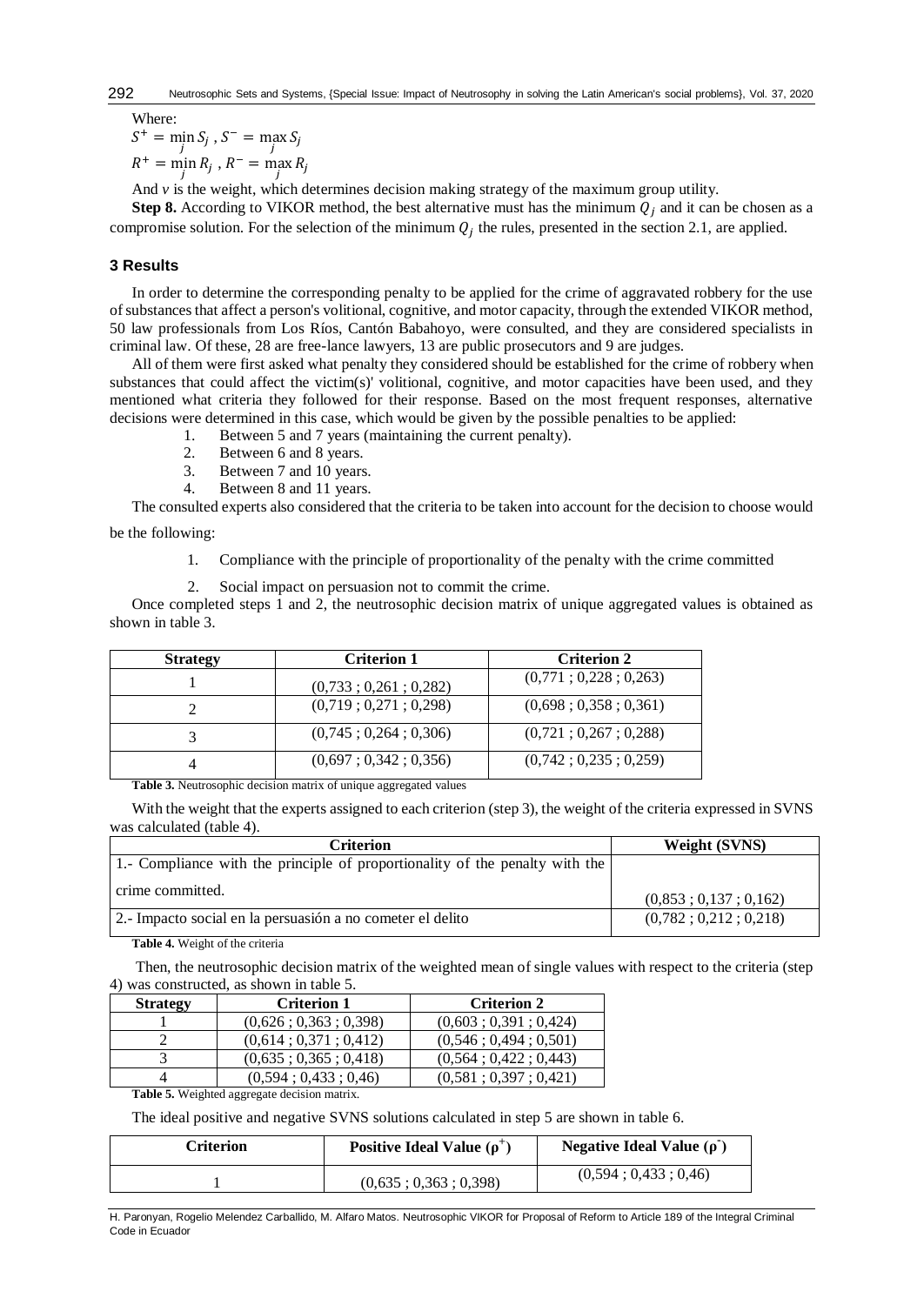Neutrosophic Sets and Systems, {Special Issue: Impact of Neutrosophy in solving the Latin American's social problems}, Vol. 37, 2020 293

|  | (0,603; 0,391; 0,421) | (0,546; 0,494; 0,501) |
|--|-----------------------|-----------------------|
|--|-----------------------|-----------------------|

**Table 6.** SVNS positive and negative ideal solutions by criteria.

Finally, values of  $S_i$ ,  $R_i$  and  $Q_i$ , calculated by equations (15), (16) and (17) are shown in table 7.

| <b>Strategy</b> |                | <b>Ranking</b> |             | <b>Ranking</b> |             | <b>Ranking</b> |
|-----------------|----------------|----------------|-------------|----------------|-------------|----------------|
|                 | $-0.192386404$ |                |             |                |             |                |
|                 | $-1,562871007$ |                | 0,191308756 |                | 0,368089358 |                |
|                 | $-0.455030698$ |                | 0.132487103 |                | 0.224276756 |                |
|                 | $-2,054005833$ |                | 0.075347667 |                | 0.803073134 |                |

**Table 7.** Values of *S*,  $R$  and  $Q$  for each strategy

After selection of the minimum  $Q_j$  rules were applied, it can be said that the ranking of the alternatives in descending order according to Q, can be expressed as  $A_4 > A_1 > A_2 > A_3$  but it is necessary to take into account the fact, that alternatives  $A_3$ ,  $A_2$  and  $A_1$  are close to each other and these alternatives must be included into the compromise solution set.

From this it can be concluded that the consulted experts consider with certain preference that, according to the criteria analyzed, a penalty of between 7 and 10 years should be applied to the crime of aggravated robbery through the use of substances that affect a person's volitional, cognitive and motor capacity.

#### **Conclusions**

An amendment to the current definition of the crime in Article 189 (3) of the Integral Criminal Code, which refers to the punishment for aggravated robbery through the use of substances that affect a person's volitional, cognitive, and motor capacities, should be considered, since it does not comply with the principle of proportionality of the crime and the penalties established in the code itself and in the Constitution of the Republic of Ecuador.

With the application of the neutrosophic VIKOR technique, four alternatives were evaluated based on the criteria of compliance with the principle of proportionality of the penalty with the crime committed and the social impact on the persuasion not to commit the crime.

As a result, it was found a compromise solution set, where the major alternative is to establish a penalty of 7 to 10 years.

# **References**

- 1. Del Ecuador, A.C., *Constitución de la República del Ecuador.* Quito: Tribunal Constitucional del Ecuador. Registro oficial Nro, 2008. **449**.
- 2. Ricardo, J.E. and K. de Mora Litardo, *La influencia de la programación neurolingüística en estudiantes universitarios en la República de Ecuador.* LUZ, 2017. **16**(1): p. 104-113.
- 3. Ricardo, J.E., R.M. Peña, G.R. Zumba, and I.I.O. Fernández, *La Pedagogía como Instrumento de Gestión Social: Nuevos Caminos para la Aplicación de la Neutrosofía a la Pedagogía*. 2018: Infinite Study.
- 4. Oficial, R., *Código Orgánico Integral Penal.* 2014.
- 5. Baumann, J., *Derecho procesal penal.* Conceptos fundamentales y principios procesales, 1986.
- 6. Andrade, R.V., *Derecho procesal penal ecuatoriano según el Código orgánico integral penal*. 2015: Ediciones Legales EDLE.
- 7. Zavala, J., *Código orgánico integral penal. Teoría del delito y sistema acusatorio.* Guayaquil, Ecuador: Murillo Editores, 2014.
- 8. Penal, C., *Código penal del Perú.* Lima, Perú: Juristas Editores EIRL, 2015.
- 9. Payssé, S.D., *Lineamientos para una Reforma del Código Penal Uruguayo*. 2018, Universidad de la República.
- 10. Orozco Fernández, I.I. and J. Estupiñán Ricardo, *Atención a la diversidad como premisa de la formación del profesional en comunicación social.* Dilemas Contemporáneos: Educación, Política y Valores, 2018. **6**(1).
- 11. Pramanik, S. and R. Mallick, *VIKOR based MAGDM strategy with trapezoidal neutrosophic numbers.* Neutrosophic Sets and Systems, 2018. **22**: p. 118-129.
- 12. Arulpandy, P., *Reduction of indeterminacy of gray-scale image in bipolar neutrosophic domain.* Neutrosophic Sets and Systems, 2019. **28**(1): p. 2.
- 13. Le, C., *Preamble to Neutrosophy and Neutrosophic Logic.* MULTIPLE VALUED LOGIC, 2002. **8**(3): p. 285-296.
- 14. Smarandache, F., *Neutrosophy, a new Branch of Philosophy*. 2002: Infinite Study.
- 15. Villamar, C.M., J. Suarez, L. Coloma, C. Vera, and M. Leyva, *Analysis of Technological Innovation Contribution to Gross Domestic Product Based on Neutrosophic Cognitive Maps and Neutrosophic Numbers.* Neutrosophic Sets and Systems, 2019. **30**(1): p. 3.

H. Paronyan, Rogelio Melendez Carballido, M. Alfaro Matos. Neutrosophic VIKOR for Proposal of Reform to Article 189 of the Integral Criminal Code in Ecuador